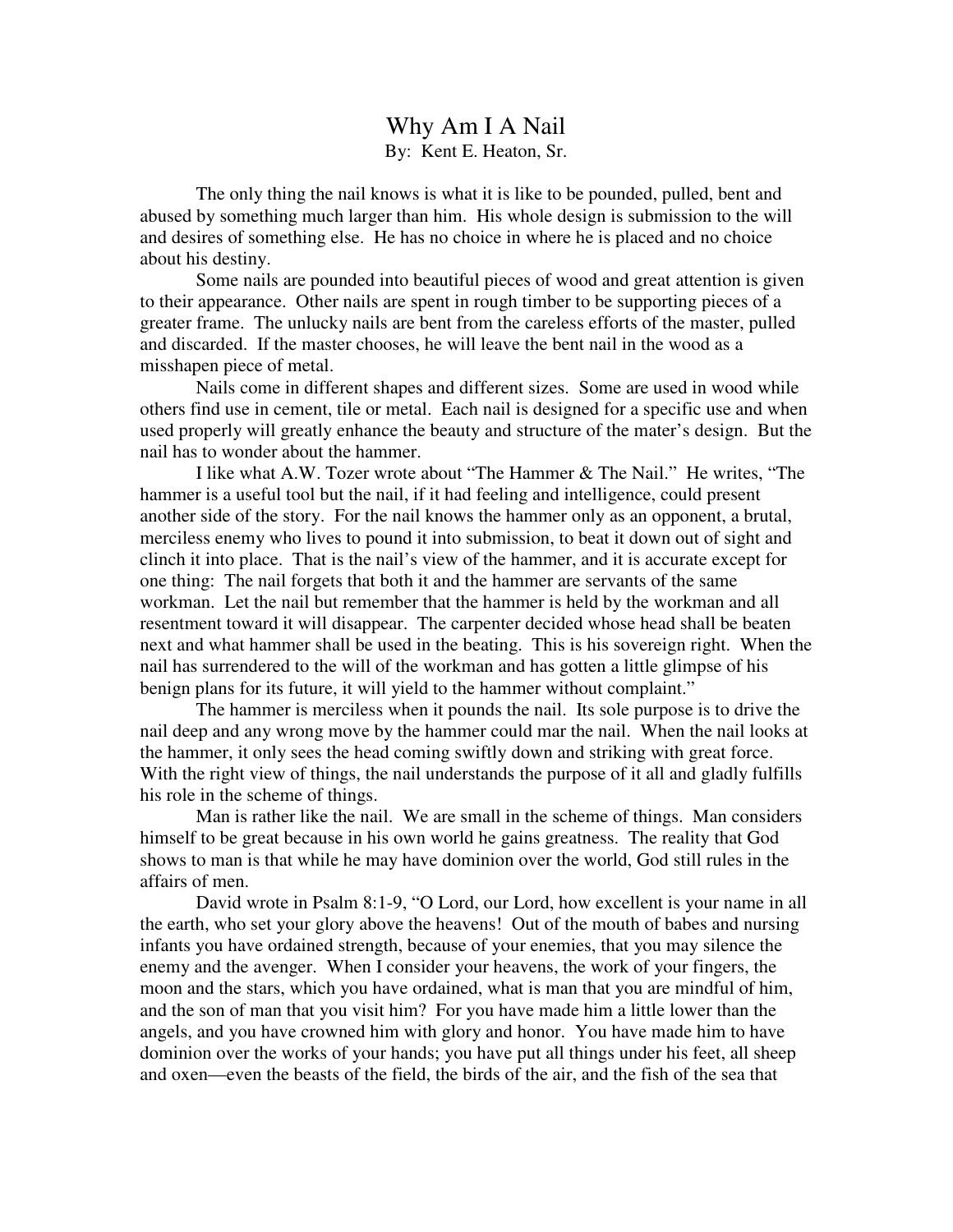pass through the paths of the seas. O Lord, our Lord, how excellent is your name in all the earth!"

 It is often that we forget that we should yield ourselves to the loving care of our Heavenly Father. We feel as if the whole world is coming down upon us and we wonder if our Father knows and cares. Like the nail, we may view life and events of our life as only brutish and without mercy. Our challenges make us face ourselves before God and cause us to consider our place before Him. When we fully surrender our will to Him, He makes us into beautiful creations. Isaiah 64:8 says, "But now, O Lord, you are our Father; we are the clay, and You our potter; and all we are the work of your hand."

 The value of Life is not seeking to understand all that is before us today. The nail is only part of a greater creation. We are part of a greater creation that will only find its fruit in eternity. When man seeks to find peace and consolation within himself and by himself, he will find only misery. True happiness and peace can only come from above. "Every good gift and every perfect gift is from above, and comes down from the Father of lights, with whom there is no variation or shadow of turning. Of his own will he brought us forth by the word of truth, that we might be a kind of first fruits of his creatures." (James 1:17, 18)

 James shows that it is by "His own will" the nail should understand the will of God. Sometimes we are used as finishing nails to decorate a great work of God. At different times we are penny nails used to support the beams and trusses of life. Some wood is soft and other wood is hard. We have to be "tough as nails" to break through cemented minds of prejudice, apathy and despair. God is working with us in so many ways to accomplish his will.

 At times we are pulled from our place, reshaped and used somewhere else. In the hands of the master carpenter, we are used in glory wherever we are placed. We may be a penny nail to hold a support while the beautiful finishing nail is used to support a grand work of art. No one can see the penny nail that gives the strength to the work of art. It s covered by beautiful works of art that shed radiance to those who see it. Hidden beneath are the penny nails that become the steel of the velvet. Without the strength of the penny nails the finishing nails would fail and the great work of art will decay.

 In the work of the Lord, there are many "penny nails" – individuals of strength who hold the hearts and minds of so many. Others take their place as finishing nails while other fastens the structure firmly to cement. Every nail is important and so are you! Whether you are misshapen, small, skinny, tall or large or whatever shape you may be as numerous as nails – you are important to the complete work of God.

 God sees what each nail can bring to the strength and beauty of his work. The talents of Matthew 25 show that the Lord was not as concerned about the amount of talents but the work of the talents. The one talent man was not the five or ten talent man but God wanted him to do his best as he was. He failed in this and was rejected by God. We may be a small finishing nail or we may be a large penny nail – we all can do glorious things in the hands of God.

Why am I a nail? To be a nail is to serve the master's hand. Solomon looked at life to find its meaning and came to this conclusion in Ecclesiastes 12:13-14: "Let us hear the conclusion of the whole matter: fear God and keep his commandments, for this is man's all. For God will bring every work into judgment, including every secret thing, whether good or evil." The very existence of life is for man to serve God.